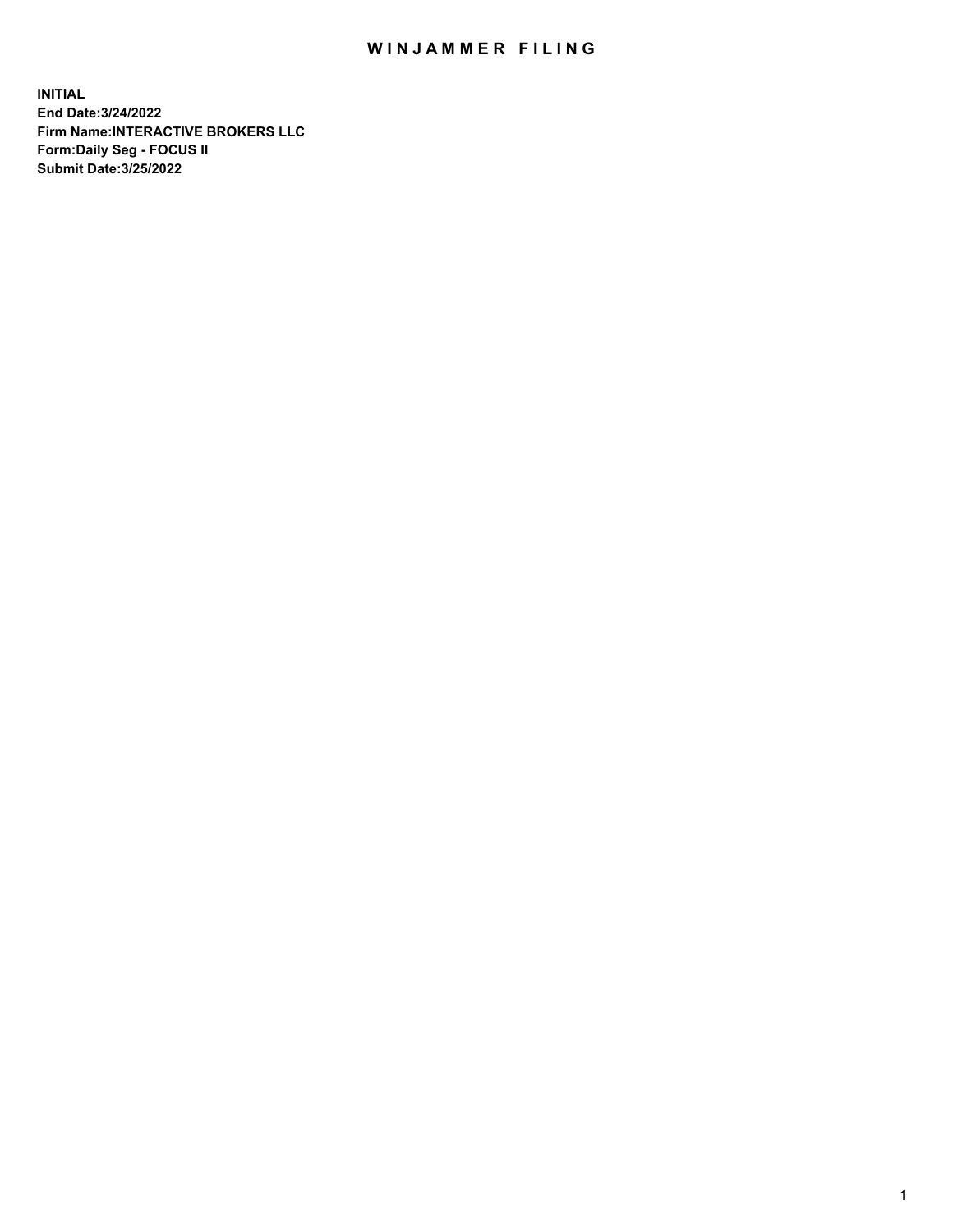**INITIAL End Date:3/24/2022 Firm Name:INTERACTIVE BROKERS LLC Form:Daily Seg - FOCUS II Submit Date:3/25/2022 Daily Segregation - Cover Page**

| Name of Company                                                                                                                                                                                                                                                                                                               | <b>INTERACTIVE BROKERS LLC</b>                                                                  |
|-------------------------------------------------------------------------------------------------------------------------------------------------------------------------------------------------------------------------------------------------------------------------------------------------------------------------------|-------------------------------------------------------------------------------------------------|
| <b>Contact Name</b>                                                                                                                                                                                                                                                                                                           | James Menicucci                                                                                 |
| <b>Contact Phone Number</b>                                                                                                                                                                                                                                                                                                   | 203-618-8085                                                                                    |
| <b>Contact Email Address</b>                                                                                                                                                                                                                                                                                                  | jmenicucci@interactivebrokers.c<br>om                                                           |
| FCM's Customer Segregated Funds Residual Interest Target (choose one):<br>a. Minimum dollar amount: ; or<br>b. Minimum percentage of customer segregated funds required:% ; or<br>c. Dollar amount range between: and; or<br>d. Percentage range of customer segregated funds required between:% and%.                        | $\overline{\mathbf{0}}$<br>$\overline{\mathbf{0}}$<br>155,000,000 245,000,000<br>0 <sub>0</sub> |
| FCM's Customer Secured Amount Funds Residual Interest Target (choose one):<br>a. Minimum dollar amount: ; or<br>b. Minimum percentage of customer secured funds required:% ; or<br>c. Dollar amount range between: and; or<br>d. Percentage range of customer secured funds required between:% and%.                          | <u>0</u><br>$\overline{\mathbf{0}}$<br>80,000,000 120,000,000<br>0 <sub>0</sub>                 |
| FCM's Cleared Swaps Customer Collateral Residual Interest Target (choose one):<br>a. Minimum dollar amount: ; or<br>b. Minimum percentage of cleared swaps customer collateral required:%; or<br>c. Dollar amount range between: and; or<br>d. Percentage range of cleared swaps customer collateral required between:% and%. | $\overline{\mathbf{0}}$<br>$\underline{\mathbf{0}}$<br>$\underline{0}$ $\underline{0}$<br>00    |

Attach supporting documents CH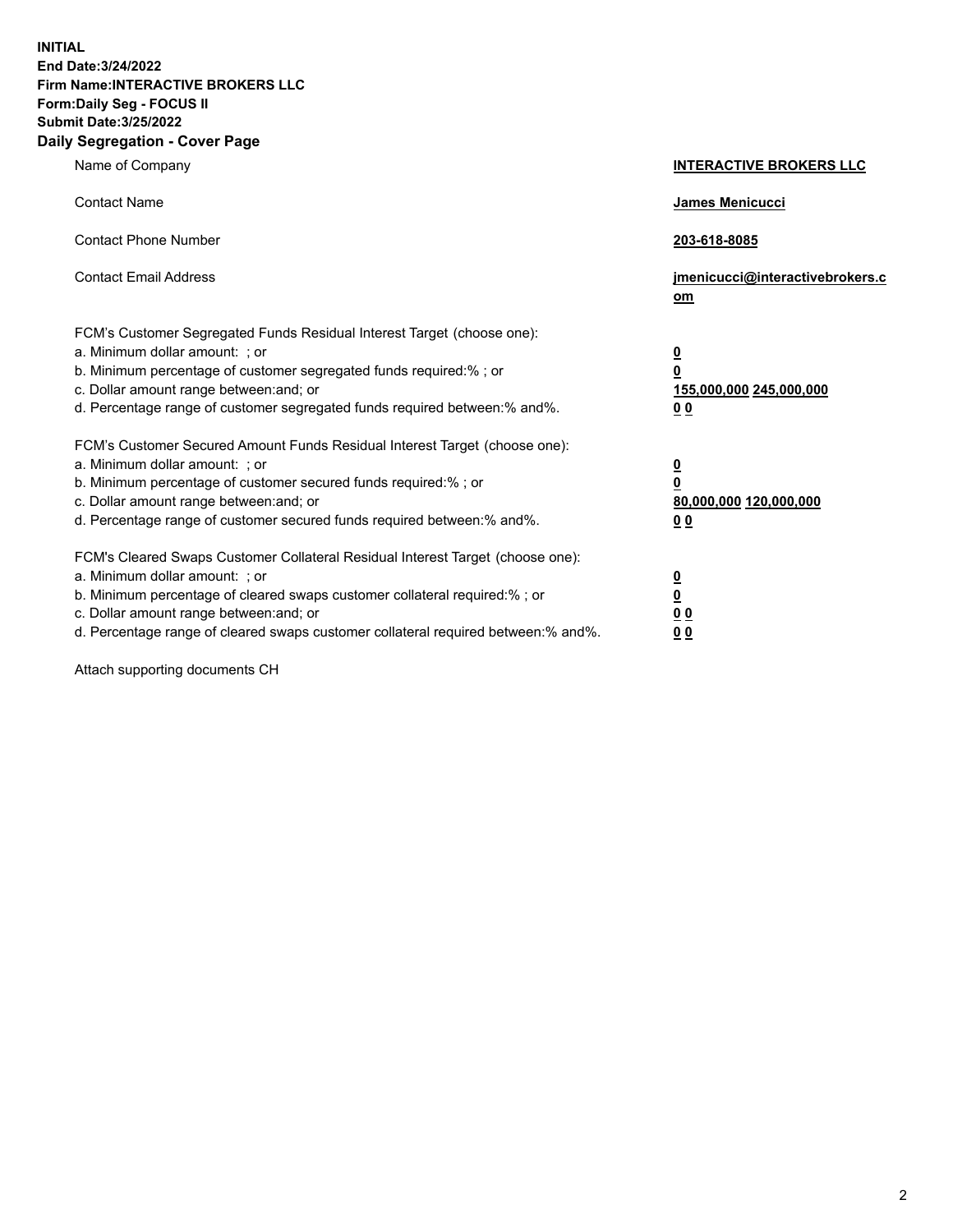**INITIAL End Date:3/24/2022 Firm Name:INTERACTIVE BROKERS LLC Form:Daily Seg - FOCUS II Submit Date:3/25/2022 Daily Segregation - Secured Amounts**

|     | Foreign Futures and Foreign Options Secured Amounts                                         |                                                 |
|-----|---------------------------------------------------------------------------------------------|-------------------------------------------------|
|     | Amount required to be set aside pursuant to law, rule or regulation of a foreign            | $0$ [7305]                                      |
|     | government or a rule of a self-regulatory organization authorized thereunder                |                                                 |
| 1.  | Net ledger balance - Foreign Futures and Foreign Option Trading - All Customers             |                                                 |
|     | A. Cash                                                                                     | 518,240,401 [7315]                              |
|     | B. Securities (at market)                                                                   | $0$ [7317]                                      |
| 2.  | Net unrealized profit (loss) in open futures contracts traded on a foreign board of trade   | 21,188,524 [7325]                               |
| 3.  | Exchange traded options                                                                     |                                                 |
|     | a. Market value of open option contracts purchased on a foreign board of trade              | 109,652 [7335]                                  |
|     | b. Market value of open contracts granted (sold) on a foreign board of trade                | -38,548 [7337]                                  |
| 4.  | Net equity (deficit) (add lines 1. 2. and 3.)                                               | 539,500,029 [7345]                              |
| 5.  | Account liquidating to a deficit and account with a debit balances - gross amount           | 4,080 [7351]                                    |
|     | Less: amount offset by customer owned securities                                            | 0 [7352] 4,080 [7354]                           |
| 6.  | Amount required to be set aside as the secured amount - Net Liquidating Equity              | 539,504,109 [7355]                              |
|     | Method (add lines 4 and 5)                                                                  |                                                 |
| 7.  | Greater of amount required to be set aside pursuant to foreign jurisdiction (above) or line | 539,504,109 [7360]                              |
|     | 6.                                                                                          |                                                 |
|     | FUNDS DEPOSITED IN SEPARATE REGULATION 30.7 ACCOUNTS                                        |                                                 |
| 1.  | Cash in banks                                                                               |                                                 |
|     | A. Banks located in the United States                                                       | 8,329,247 [7500]                                |
|     | B. Other banks qualified under Regulation 30.7                                              | 0 [7520] 8,329,247 [7530]                       |
| 2.  | Securities                                                                                  |                                                 |
|     | A. In safekeeping with banks located in the United States                                   | 492,317,020 [7540]                              |
|     | B. In safekeeping with other banks qualified under Regulation 30.7                          | 0 [7560] 492,317,020 [7570]                     |
| 3.  | Equities with registered futures commission merchants                                       |                                                 |
|     | A. Cash                                                                                     | $0$ [7580]                                      |
|     | <b>B.</b> Securities                                                                        | $0$ [7590]                                      |
|     | C. Unrealized gain (loss) on open futures contracts                                         | $0$ [7600]                                      |
|     | D. Value of long option contracts                                                           | $0$ [7610]                                      |
|     | E. Value of short option contracts                                                          | 0 [7615] 0 [7620]                               |
| 4.  | Amounts held by clearing organizations of foreign boards of trade                           |                                                 |
|     | A. Cash                                                                                     | $Q$ [7640]                                      |
|     | <b>B.</b> Securities                                                                        | $0$ [7650]                                      |
|     | C. Amount due to (from) clearing organization - daily variation                             | $0$ [7660]                                      |
|     | D. Value of long option contracts                                                           | $0$ [7670]                                      |
|     | E. Value of short option contracts                                                          | 0 [7675] 0 [7680]                               |
| 5.  | Amounts held by members of foreign boards of trade                                          |                                                 |
|     | A. Cash                                                                                     | 157,858,561 [7700]                              |
|     | <b>B.</b> Securities                                                                        | $0$ [7710]                                      |
|     | C. Unrealized gain (loss) on open futures contracts                                         | 6,920,701 [7720]                                |
|     | D. Value of long option contracts                                                           | 109,652 [7730]                                  |
|     | E. Value of short option contracts                                                          | <u>-38,548</u> [7735] <u>164,850,366</u> [7740] |
| 6.  | Amounts with other depositories designated by a foreign board of trade                      | $0$ [7760]                                      |
| 7.  | Segregated funds on hand                                                                    | $0$ [7765]                                      |
| 8.  | Total funds in separate section 30.7 accounts                                               | 665,496,633 [7770]                              |
| 9.  | Excess (deficiency) Set Aside for Secured Amount (subtract line 7 Secured Statement         | 125,992,524 [7380]                              |
|     | Page 1 from Line 8)                                                                         |                                                 |
| 10. | Management Target Amount for Excess funds in separate section 30.7 accounts                 | 80,000,000 [7780]                               |
| 11. | Excess (deficiency) funds in separate 30.7 accounts over (under) Management Target          | 45,992,524 [7785]                               |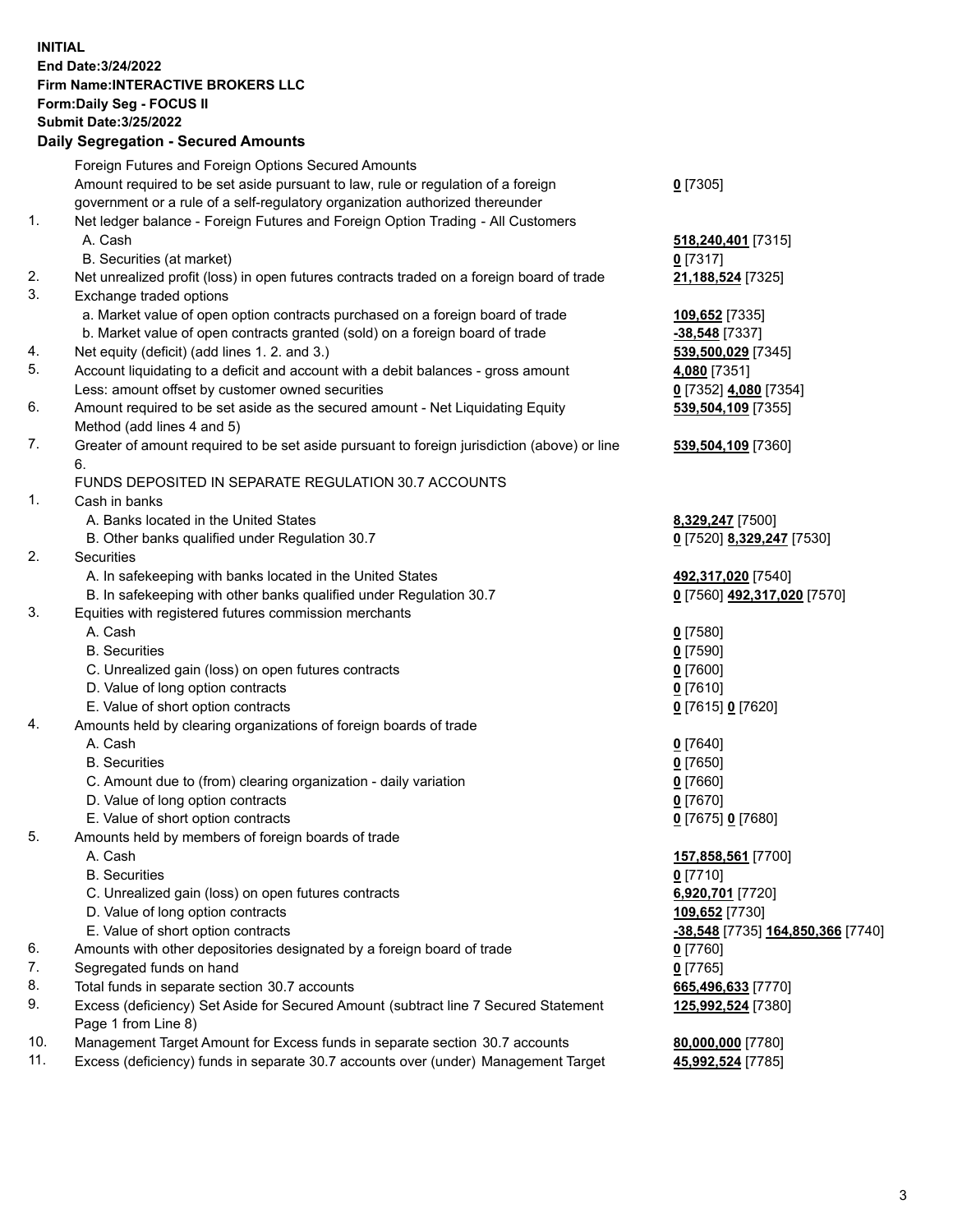**INITIAL End Date:3/24/2022 Firm Name:INTERACTIVE BROKERS LLC Form:Daily Seg - FOCUS II Submit Date:3/25/2022 Daily Segregation - Segregation Statement** SEGREGATION REQUIREMENTS(Section 4d(2) of the CEAct) 1. Net ledger balance A. Cash **8,039,126,957** [7010] B. Securities (at market) **0** [7020] 2. Net unrealized profit (loss) in open futures contracts traded on a contract market **333,734,357** [7030] 3. Exchange traded options A. Add market value of open option contracts purchased on a contract market **945,630,832** [7032] B. Deduct market value of open option contracts granted (sold) on a contract market **-751,870,496** [7033] 4. Net equity (deficit) (add lines 1, 2 and 3) **8,566,621,650** [7040] 5. Accounts liquidating to a deficit and accounts with debit balances - gross amount **1,089,691** [7045] Less: amount offset by customer securities **0** [7047] **1,089,691** [7050] 6. Amount required to be segregated (add lines 4 and 5) **8,567,711,341** [7060] FUNDS IN SEGREGATED ACCOUNTS 7. Deposited in segregated funds bank accounts A. Cash **1,051,801,087** [7070] B. Securities representing investments of customers' funds (at market) **5,340,089,615** [7080] C. Securities held for particular customers or option customers in lieu of cash (at market) **0** [7090] 8. Margins on deposit with derivatives clearing organizations of contract markets A. Cash **913,968,430** [7100] B. Securities representing investments of customers' funds (at market) **1,443,177,145** [7110] C. Securities held for particular customers or option customers in lieu of cash (at market) **0** [7120] 9. Net settlement from (to) derivatives clearing organizations of contract markets **-37,502,730** [7130] 10. Exchange traded options A. Value of open long option contracts **945,630,832** [7132] B. Value of open short option contracts **-751,870,496** [7133] 11. Net equities with other FCMs A. Net liquidating equity **0** [7140] B. Securities representing investments of customers' funds (at market) **0** [7160] C. Securities held for particular customers or option customers in lieu of cash (at market) **0** [7170] 12. Segregated funds on hand **0** [7150] 13. Total amount in segregation (add lines 7 through 12) **8,905,293,883** [7180] 14. Excess (deficiency) funds in segregation (subtract line 6 from line 13) **337,582,542** [7190] 15. Management Target Amount for Excess funds in segregation **155,000,000** [7194] 16. Excess (deficiency) funds in segregation over (under) Management Target Amount Excess **182,582,542** [7198]